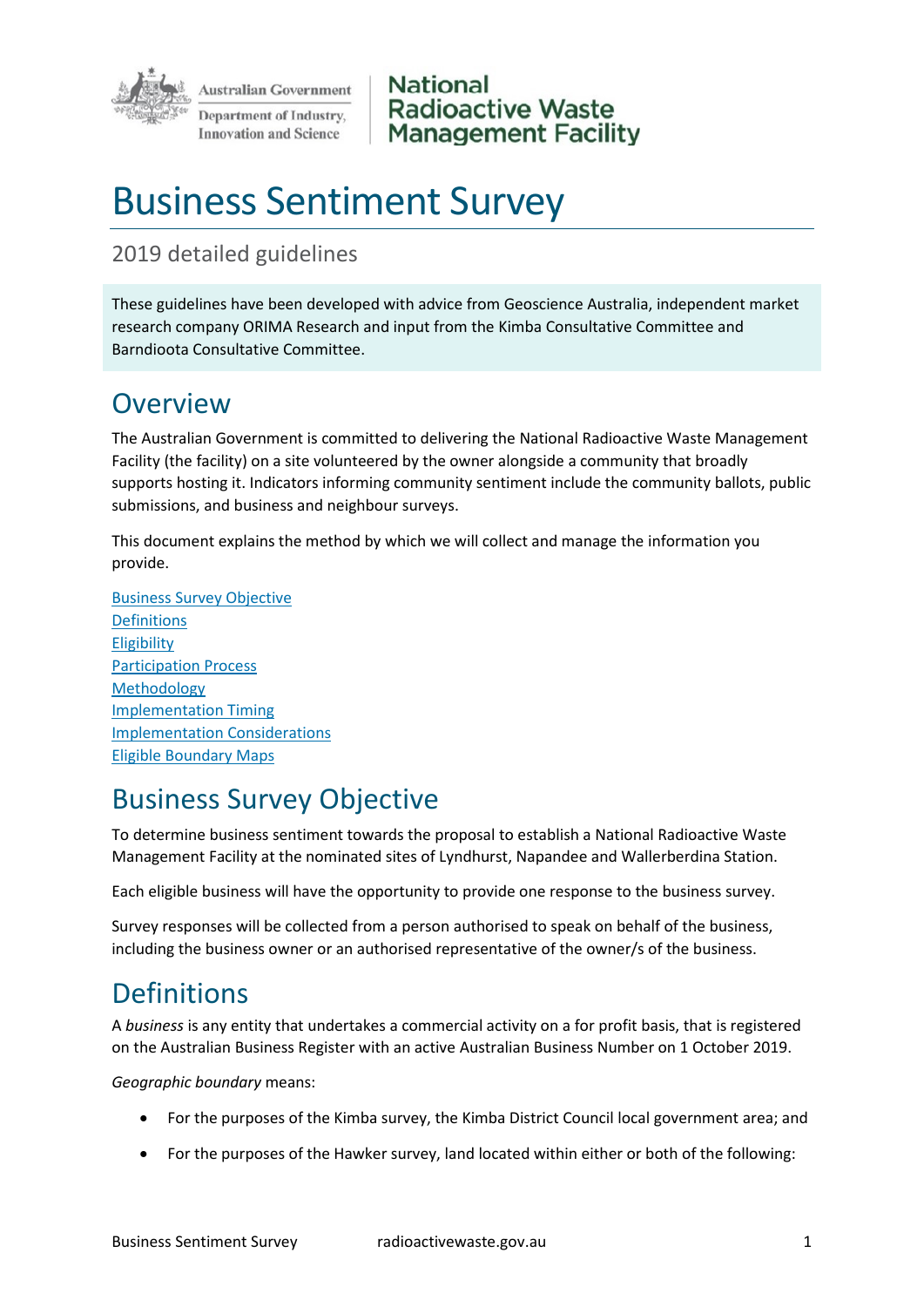- o the Flinders Ranges Council local government area; or
- $\circ$  a 50km radius drawn from all points along the boundary of Wallerberdina Station (including land managed by the Outback Communities Authority), as determined by Geoscience Australia.

A *respondent* is the person with authority to respond to the survey on behalf of the business.

# **Eligibility**

A business can participate in the survey once via a respondent. Respondents can also abstain when called to participate in the survey.

A business must be eligible to respond to the survey. The eligibility criteria is specified in this section.

#### Eligibility Criteria

Businesses will be eligible to participate in the survey if they meet guideline requirements regarding their registration, structure and activities.

#### Business Registration

Businesses eligible to participate in the survey must:

- have a registered address within the geographic boundary *or* have a registered address outside the geographic boundary and opt-in in accordance with the process described in these guidelines; and
- have conducted business activities within the geographic boundary within the last 12 months.

#### Business Structure

Businesses operating under the following structures are eligible to participate:

- Companies;
- Partnerships;
- Sole traders;
- Trusts\* that are registered on the Australian Business Register;
- Incorporated entities; and
- Unincorporated entities.

Businesses owned or controlled by State or Commonwealth Government entities are not eligible to participate.

*\* Explanation- A trust is a legal structure used to hold and subsequently transfer assets. It is not a separate legal entity in its own right, but a relationship between a trustee and beneficiaries. The trustee is the entity that carries out business on behalf of the beneficiaries, and the trustee may be an individual or a company. Where a business is run under a trust, the trustee must determine who the authorised respondent will be, in a manner consistent with the terms of the trust.* 

*Example: Yolanda runs a hairdressing business through a discretionary trust with a corporate trustee. The trustee is a proprietary limited corporation with Yolanda as the sole director and shareholder. The trustee, being the entity responsible for the assets of the trust (including the hairdressing business), is entitled to participate on behalf of the business. Yolanda will participate in the survey in her capacity as sole owner of the trustee corporation. No other entity in this scenario (including beneficiaries, or Yolanda in her personal capacity) is entitled to participate in the survey.*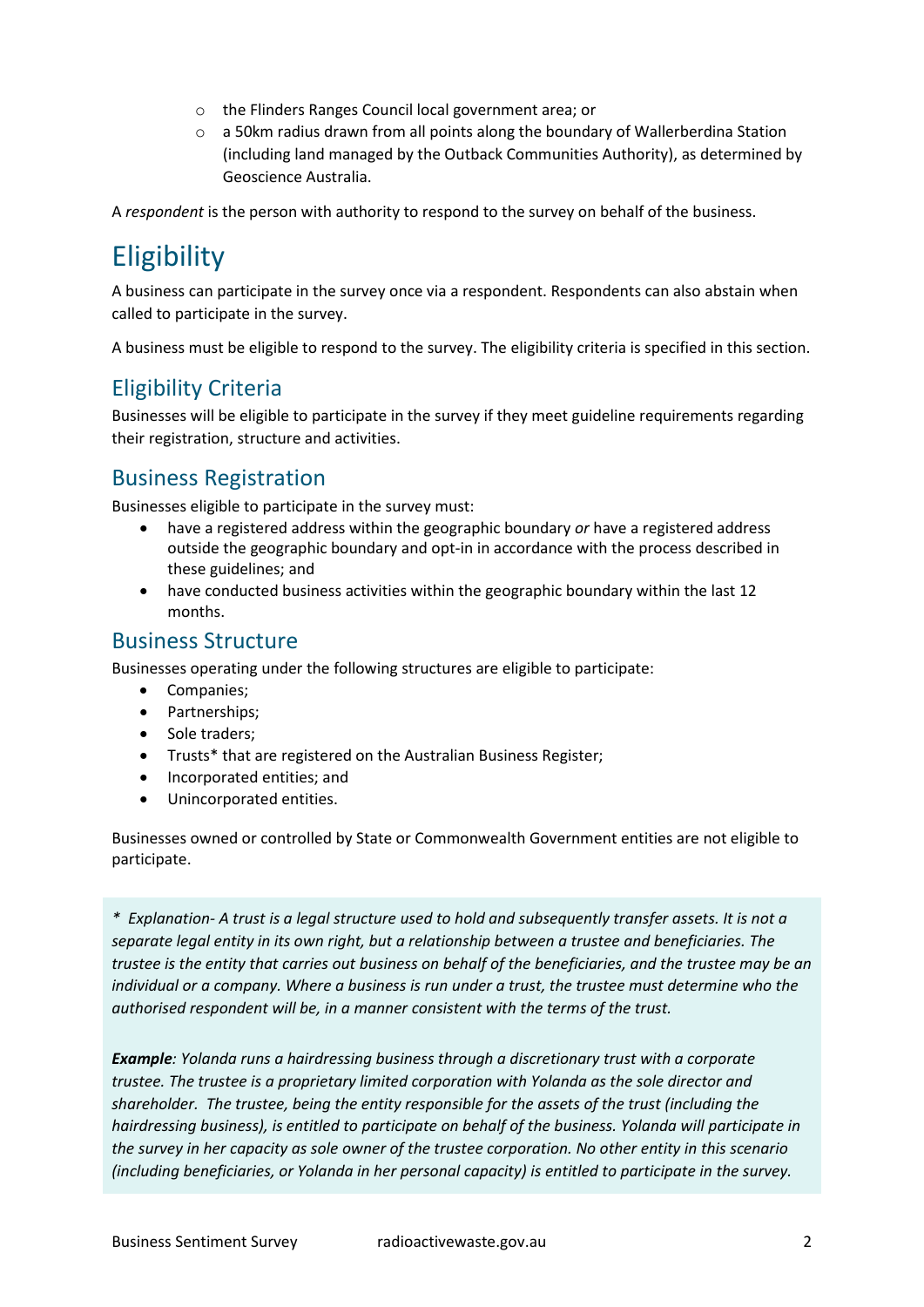#### Business Activities

To be eligible, the business must undertake a commercial activity on a for profit basis. A broad definition of commercial activities is applied and includes:

- retail / wholesale / manufacturing activities undertaken with the aim of deriving an economic return;
- the provision of services,
- the operation of an agribusinesses within the geographic boundary;
- micro / home / mobile businesses; and
- local franchisee businesses.

Business must also have filed an Australian Tax Return for the past two financial years (2017/18 and/or 2018/19).

Notwithstanding any of the above, businesses will not be eligible to participate if they:

- function as not-for-profits or charities; or
- have been principally established for the community benefit (this includes sporting clubs, societies and interest groups).

# Participation Process

Step 1 – Businesses operating in the geographic boundary (see *Definitions*) will be informed of the survey and how to participate via local advertising, flyers, social media and email messages from the Taskforce.

Step 2 – You are automatically included in the survey if you have a business with a registered address in the geographic boundary. You will need to confirm your business contact details by opting in.

Step 3 – You will need to opt-in to the survey if you operate a business in the geographic boundary area but have a registered business address elsewhere. You have 10 business days to opt-in by emailing the Taskforce at [radioactivewaste@industry.gov.au](mailto:radioactivewaste@industry.gov.au) with:

- Your business name;
- Business operating address:
- Business structure;
- Australian Business Number;
- Name of the authorised respondent;
- The respondent's contact phone number; and
- The respondent's preferred time for contact.

Step 4 – After the opt in period, business' details will be cross-checked to verify their eligibility to participate.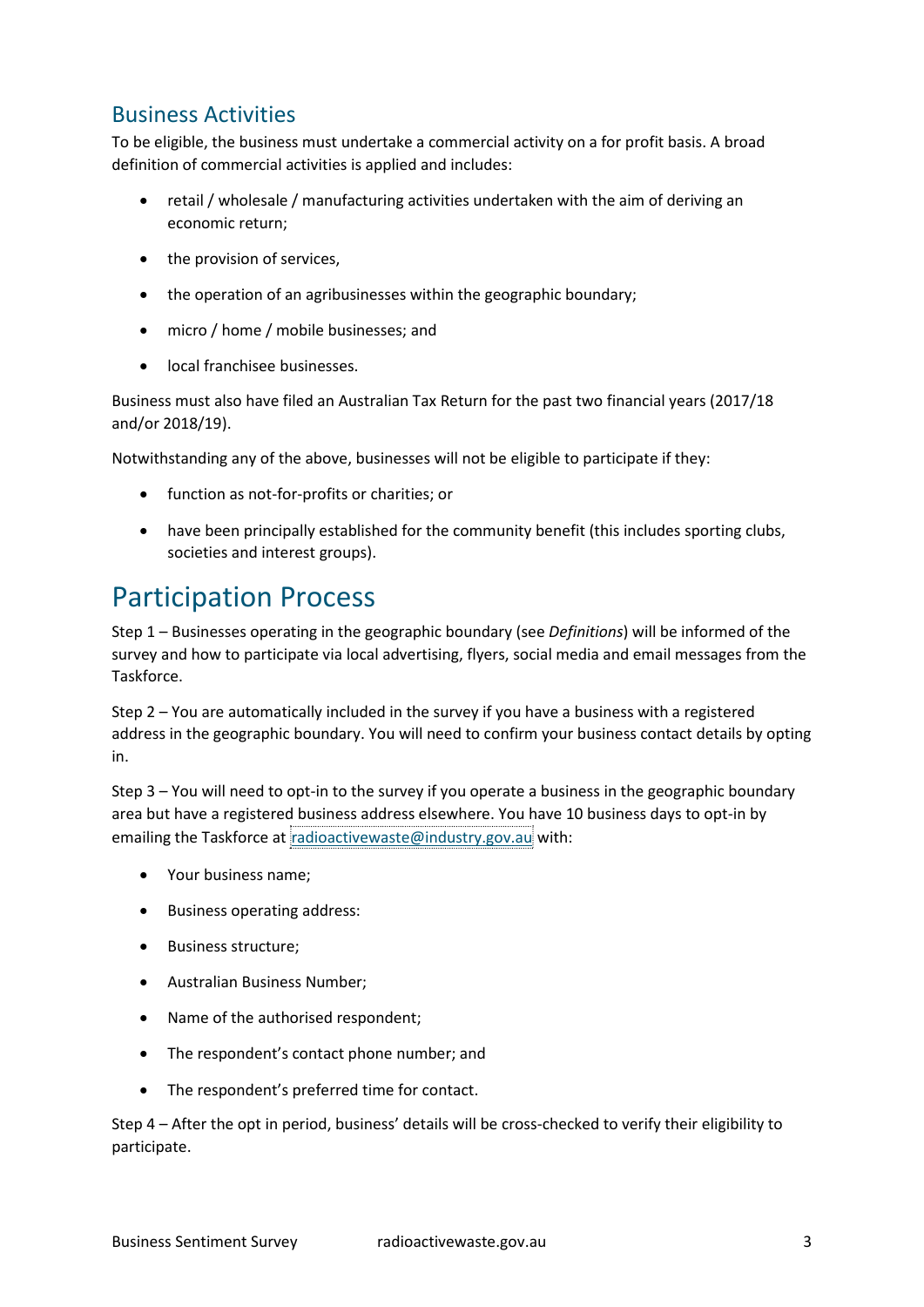Step 5 – Businesses will be contacted via phone by Action Market Research, ORIMA Research's preferred fieldwork partner, to participate in the survey.

Step 6 – Individual participants will be asked to confirm they are authorised to speak on behalf of the business as part of the survey, and if confirmed, the survey will proceed. If no authorised respondent is available to speak, arrangements will be made to call back. If no contact is made, ORIMA will make at least three attempts to reach the eligible business' authorised respondent for a response. *Note*: Some business owners may be contacted twice to help validate the survey results. Information may be collected as part of the survey to validate the survey response.

### Methodology

Sentiment will be captured by way of a computer assisted telephone survey process to be conducted by Action Market Research, ORIMA Research's preferred fieldwork partner.

A combination of mobile and landline numbers will be used to contact individuals pre-identified as the authorised respondent of an eligible business, as informed by ABR data. Where there is no recorded individual contact information available, or the listed individual is identified as possibly not being the correct authorised respondent (for example and accountant who acts on behalf of the business), the business will be contacted via publically available contact numbers.

#### Sample frame

The list of businesses within the geographic boundary has been drawn from the Australian Business Register (ABR), a database of ABNs maintained by the Australian Taxation Office (ATO). Government agencies including the Department can access the ABR data to understand and assist businesses and the wider community in their area. The opt-in process has been included in the interest of addressing the known limitations on the ABR data.

#### Validation

To validate the computer assisted survey process, a non-automated quality control process will be conducted. This will involve a follow-up call to the authorised respondent by a supervisor from Action Market Research. To facilitate validations, the respondent who answers the survey will be asked to give their first name. A minimum of 10% of all phone survey responses captured via the computer assisted survey system will be validated. Validation data will be reported alongside the survey results.

#### Survey Content

ORIMA Research will design the computer-assisted telephone survey in consultation with the Department. The survey content has also been informed by consultation with members of the Kimba Consultative Committee and Barndioota Consultative Committee.

A number of additional elements and questions will be included:

- The purpose of the call
- Explanation of the survey, process, and what happens to survey responses
- That the individual answering the survey call is the authorised respondent
- The structure of the entity operating the business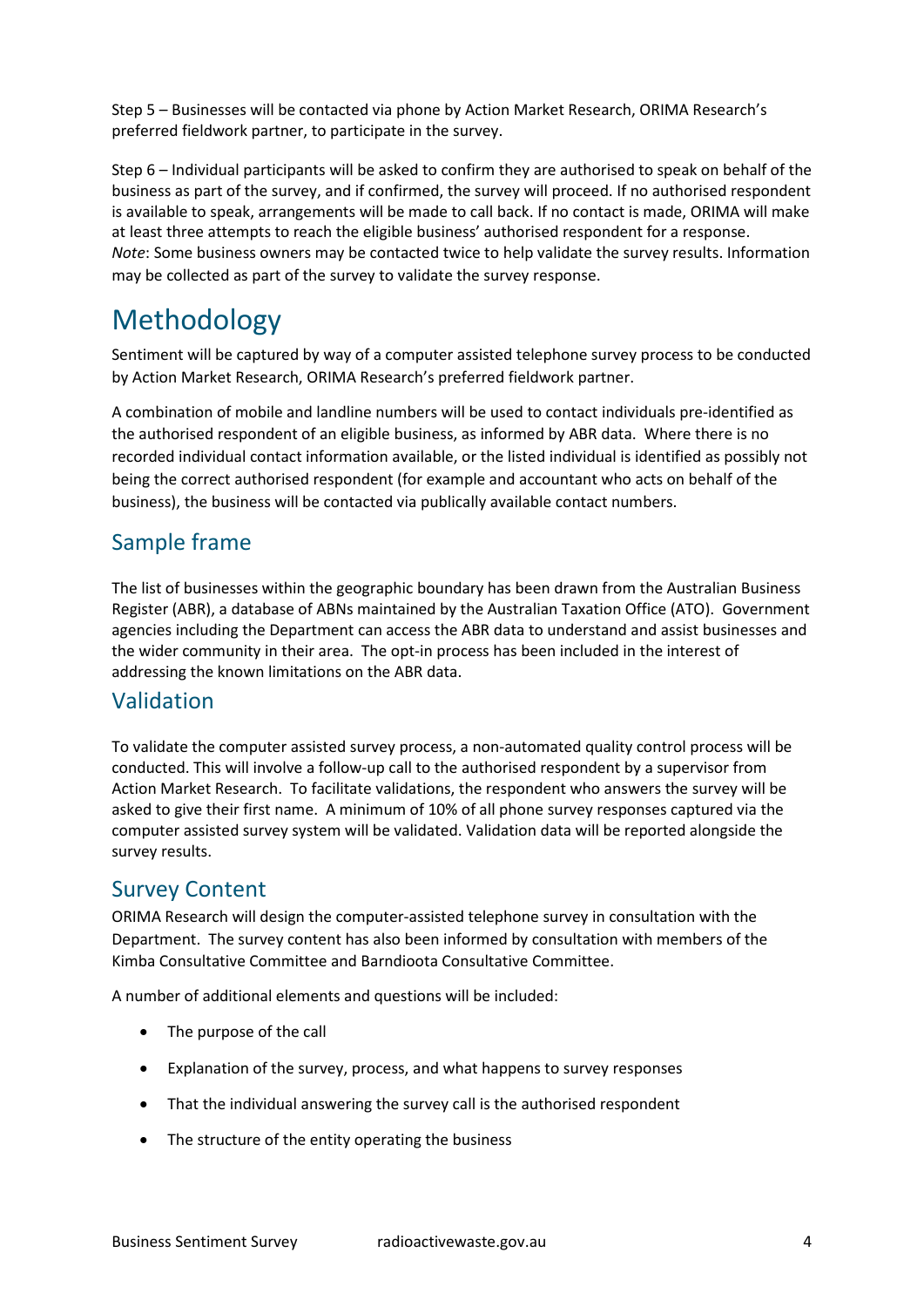- The number of current employees engaged by the business, categorised into bands (e.g. 0 5, 5 to 15, etc.) and the estimated annual turnover of the business (also in broad \$ value bands) for validation purposes
- The response to the sentiment question
- Willingness to be re-contacted for validation

The sentiment question - "Do you support the proposed National Radioactive Waste Management Facility being located at one of the nominated sites in the community of Kimba?"/ "Do you support the proposed National Radioactive Waste Management Facility being located at the nominated site at Wallerberdina Station)?" - will be presented with the option to provide a "yes" / "no" / "abstain" response. This question mirrors the equivalent question being asked of the community in the ballot process.

#### **Privacy**

A privacy statement will be provided as part of the survey call that confirms how personal information will be collected, used, disclosed and stored and that all responses to this survey are protected by Australian privacy legislation. For the purposes of conducting the survey, Action Market Research will collect information, which will be provided to ORIMA Research who will prepare a report for the Department that summarises the findings of the survey.

Individual responses will not be shared publically. Personal information collected through the survey process will be managed in accordance with the department's Privacy Policy.

Results will be aggregated for each region.

Aggregated results will be included in the Community Sentiment Report provided to the Minister for Resources and Northern Australia. The Minister may refer to the results in a proposed decision statement and statement of reasons prepared for the purposes of a declaration under section 14 of the *National Radioactive Waste Management Act 2012.*

Aggregated results may be used in public statements.

### Implementation Timing

The business survey will be undertaken during or close to the respective ballot periods for each geographic region, with the survey to be completed by close of business on 12 December 2019.

Implementation includes a period of consultation on the business survey guidelines, a business optin period and the in-field survey of eligible businesses.

# Implementation Considerations

If the authorised respondent is not available for the duration of the survey, a call back will be undertaken up to three times to contact the authorised respondent. Numbers will be called a minimum of 5 times if no contact is made, and up to 10 times if a contact has been established but no survey completed.